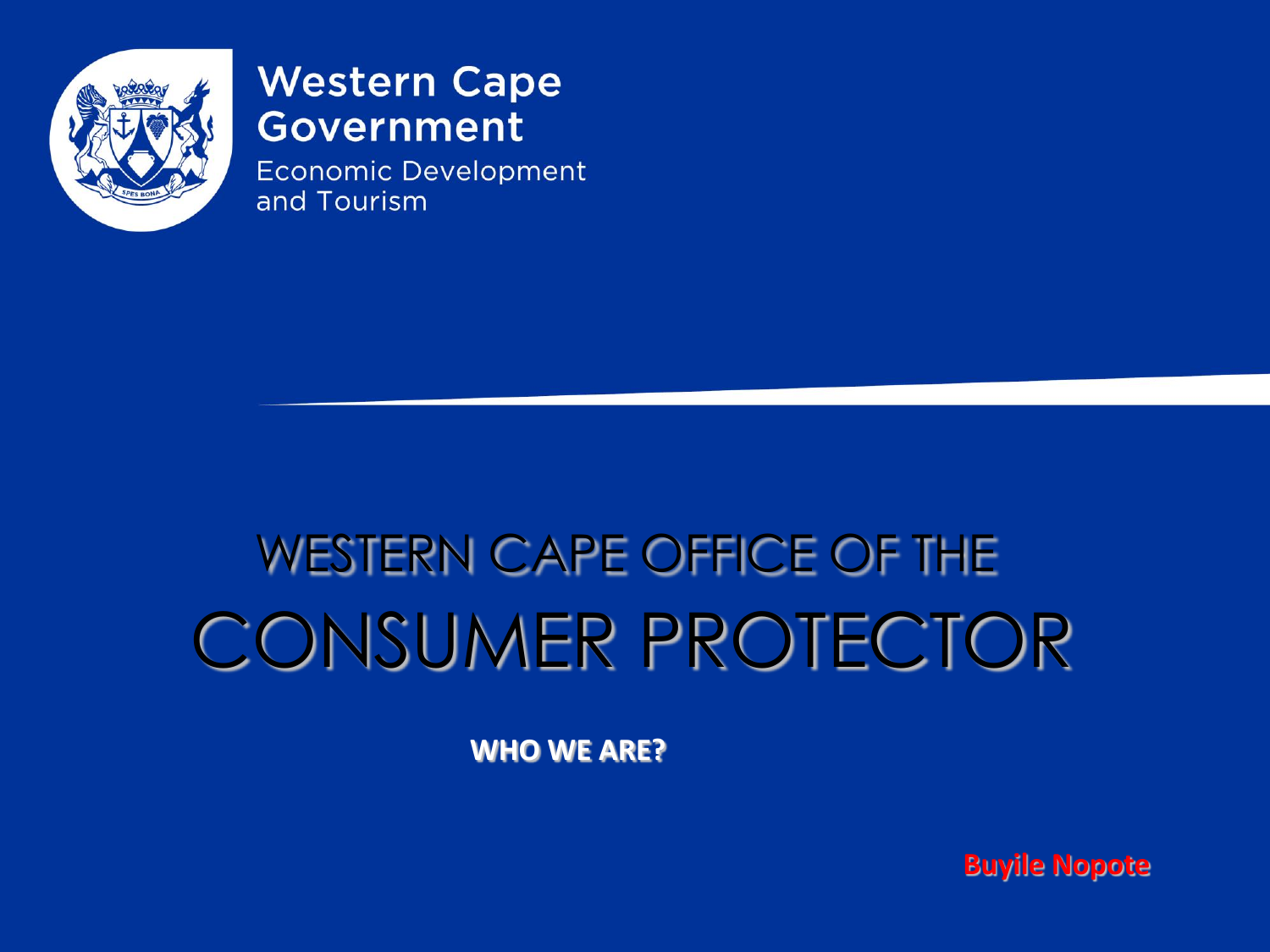## **The OCP: A brief background**

- $\blacksquare$  Inherited the functions of the Consumer Council in 1996
- Mandate derived from Constitution Schedule 4, Part A
- Stipulates that consumer protection is a concurrent national and provincial legislative competency – both these tiers of Government can therefore issue legislation to protect
- consumers NCC and 9 provincial consumer protection offices
- **•** Initially "Consumer Affairs", renamed OCP in 2002

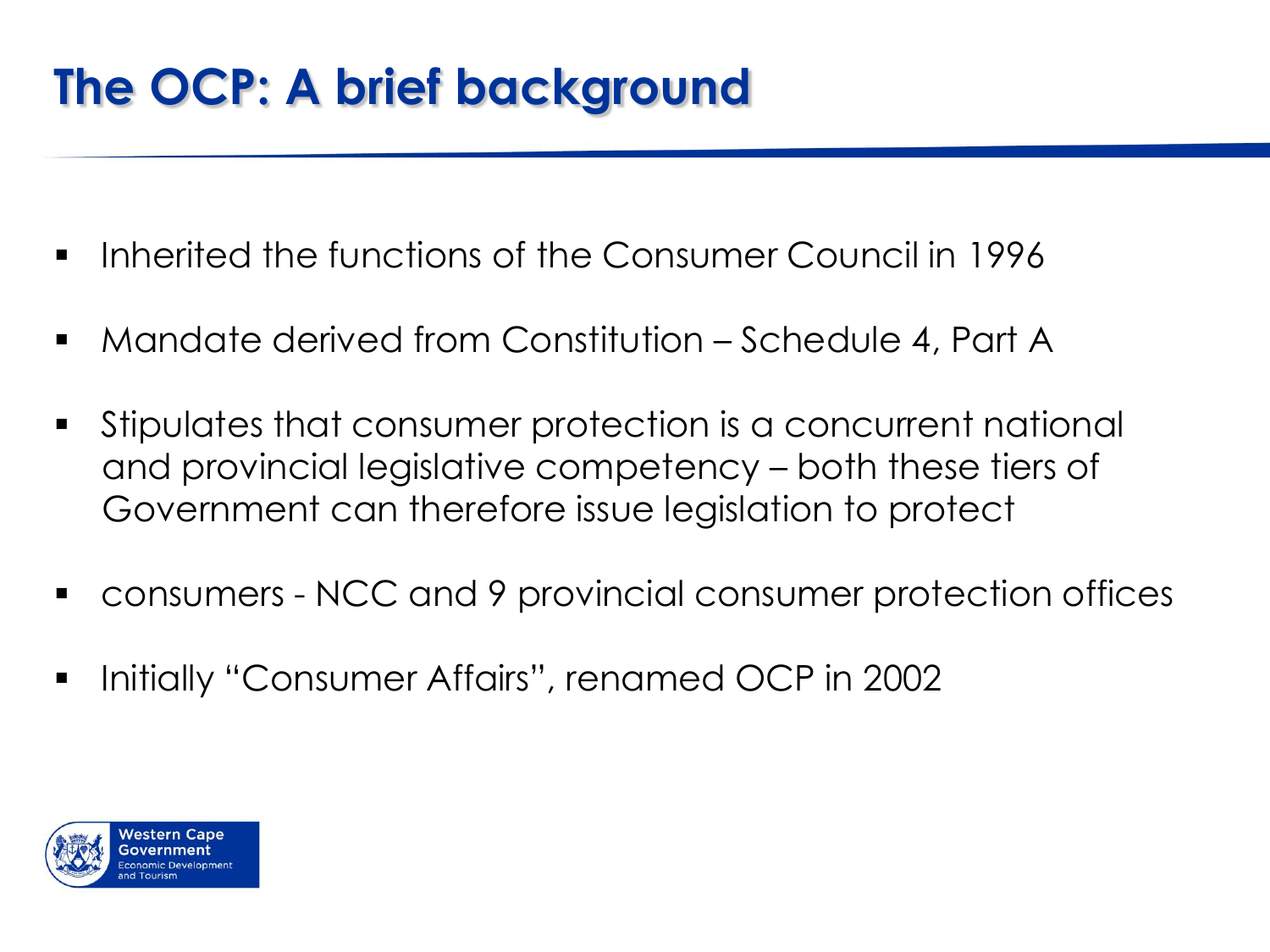## **Organizational Structure**



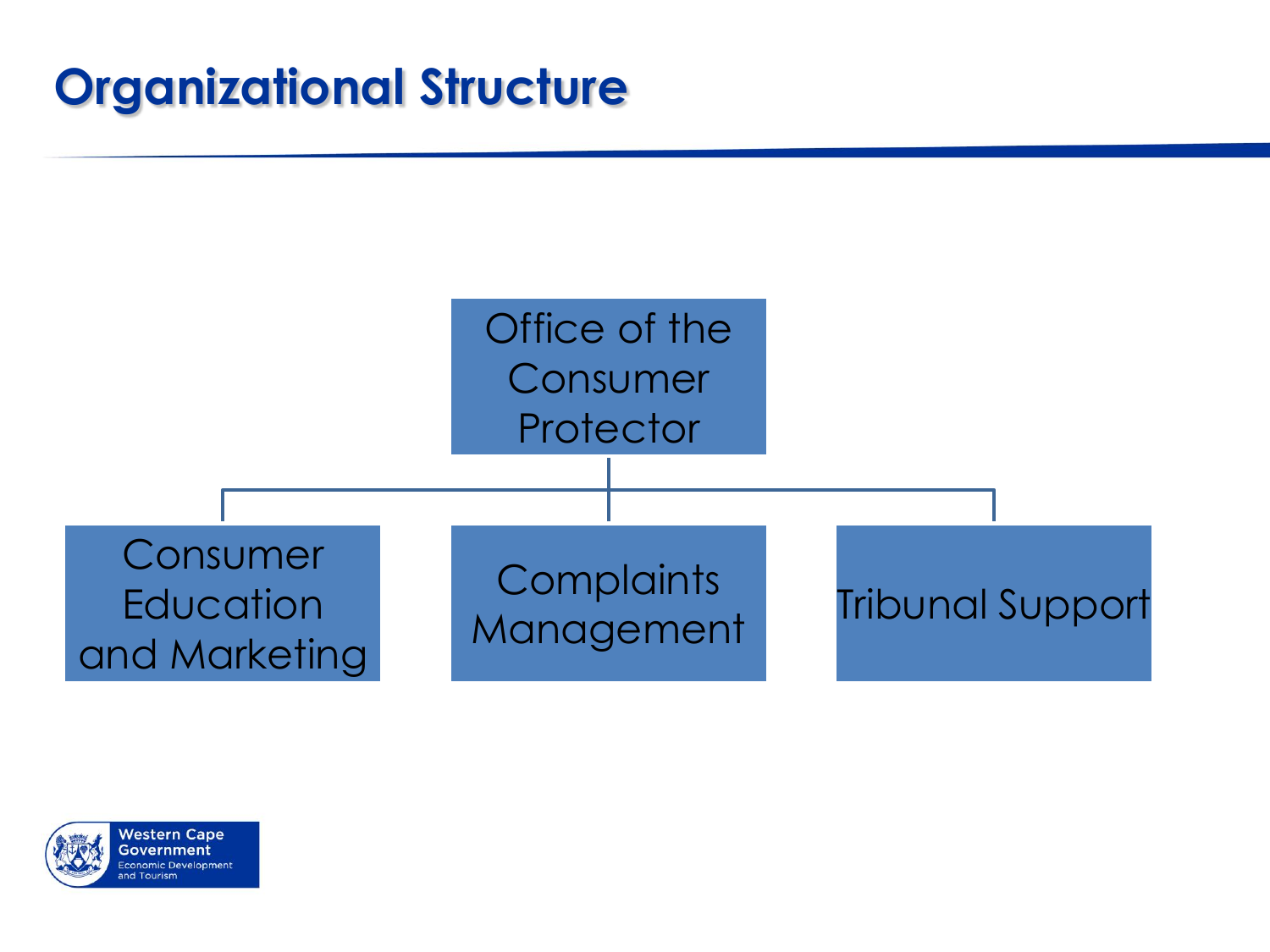### **Legal Framework**

#### • **Consumer Protection Legislation**

- Western Cape Consumer Affairs (Unfair Business Practices Act) 2002, Act 10 of 2002
- National Credit Act 2005,Act 34 of 2005
- Common law
- Consumer Protection Act

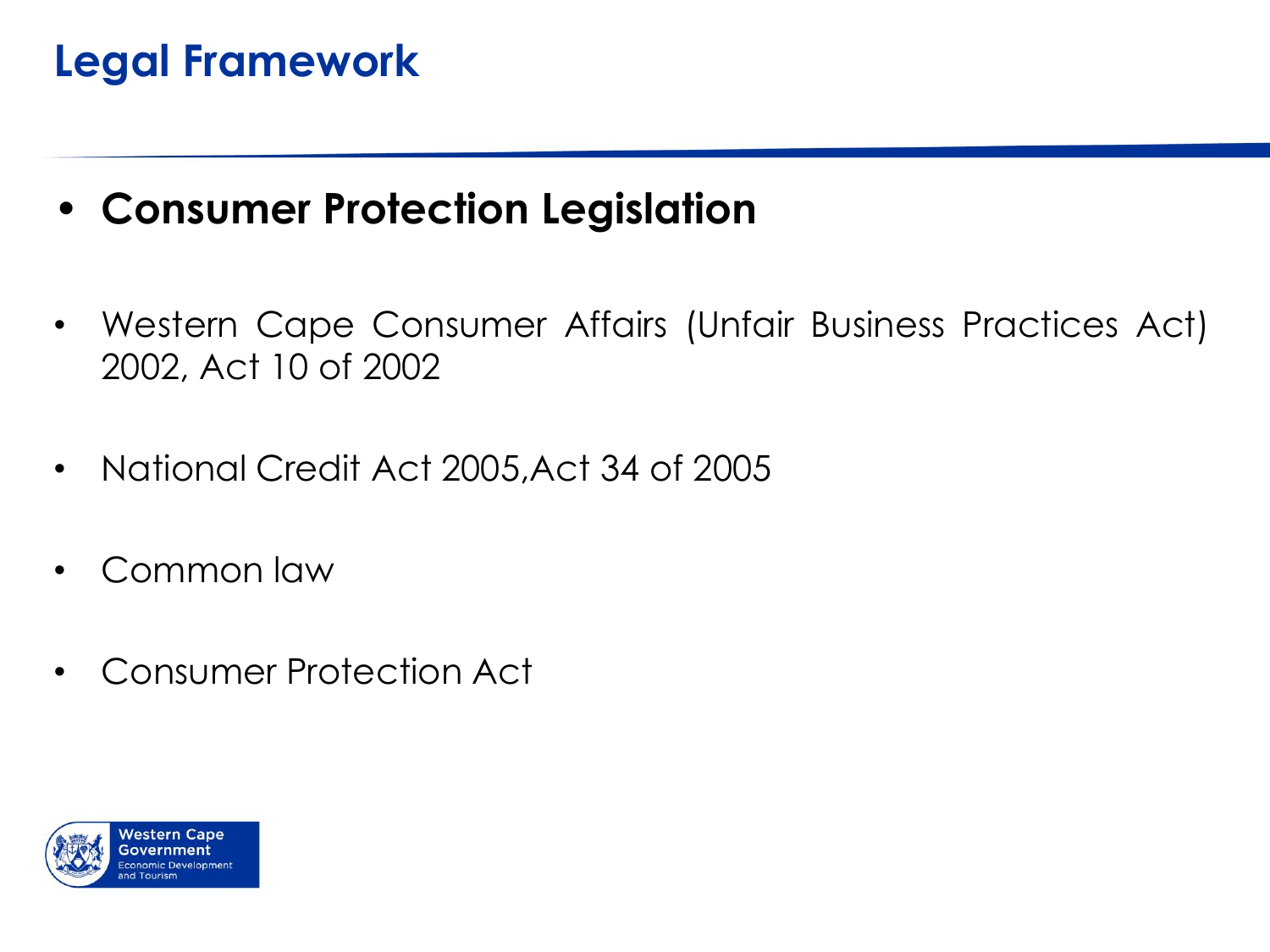## **Strategic Goals**

- **Promoting a fair, efficient and transparent market place for consumers** and businesses
- **Providing a consistent, predictable and effective regulatory framework** that fosters consumer confidence and recognizes developmental imperatives of the South African economy
- **Providing access to effective redress for consumers**
- **Promoting consumer rights awareness, disclosure and access to** information by consumers